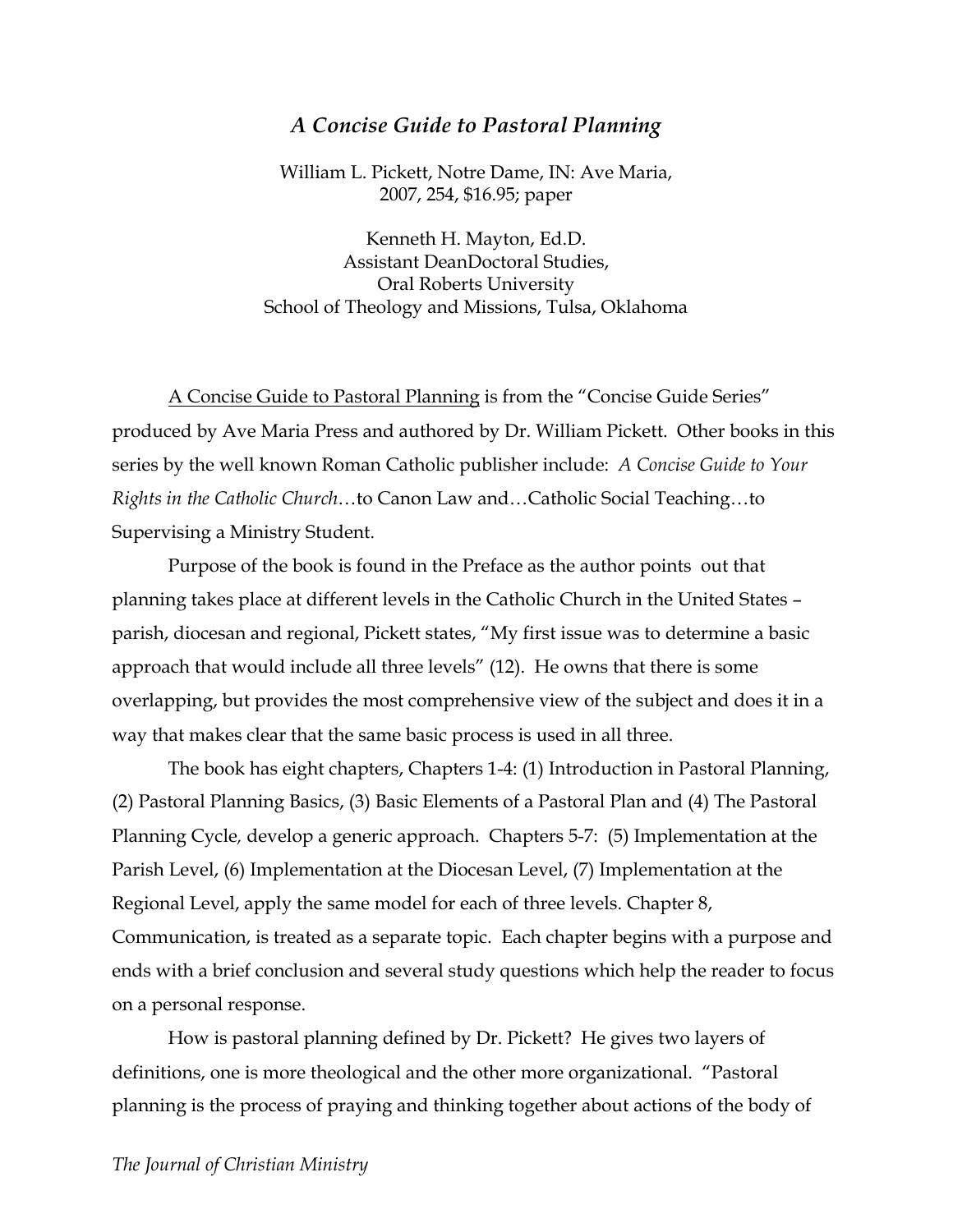Christ in a particular time and place" (16). "Pastoral planning is the process, a coherent set of activities with internal consistency and identifiable goals and outcomes" (16).

The author points out that while most people think of the future in regard to planning he contends that planning must begin with an agreement on "where we are right now" (17). Two kinds of planning are presented, directive and probabilistic. I don't think that I have seen these distinctions before. The directive is more familiar— "we are here, we want to be there and this is what we need to get there" (19) which the probabilistic assumes that no single person or set of persons or controls what happens to themselves or others" (50).

In Chapter 4 the planning cycle is given, the Mission Statement, the Vision Statement, Assessing where we are, Developing goals, Articulating Objectives and Action Plans, Implementing and Assessing. This is the same pattern used for the Parish, Diocesan and Regional levels.

The author says that a mission statement states that an organization exists to do something toward a goal (62) while "a vision statement describes where the organization sees itself in the future" (65). He is consistent throughout on the use of these definitions. These are compatible with most definitions in the literature available on the subject.

The author of the book, Dr. William L. Pickett served as the Director of Pastoral Planning for the Diocese of Rochester, New York, from 1997 to 2006. He has thirty years of experience in higher education and administration and served as the president of St. John Fisher College in Rochester. Pickett holds a Ph.D. in higher education from the University of Denver. At the time of writing of this book (2007) he was pursuing an M.A. in theological studies from St. Bernard's School of Theology and Ministry. This is his first book. The author has more than forty years of experience and planning in notfor-profit organizations. The series editor is Fr. Kevin E. McKenna, pastor of St. Cecilia Parish in Rochester. He is the author of numerous books and articles on Church law and ministry.

Several aspects of this book are commendable to me. The first is that there is a rather extensive glossary of terms on pages 248-254. This is of great help to a non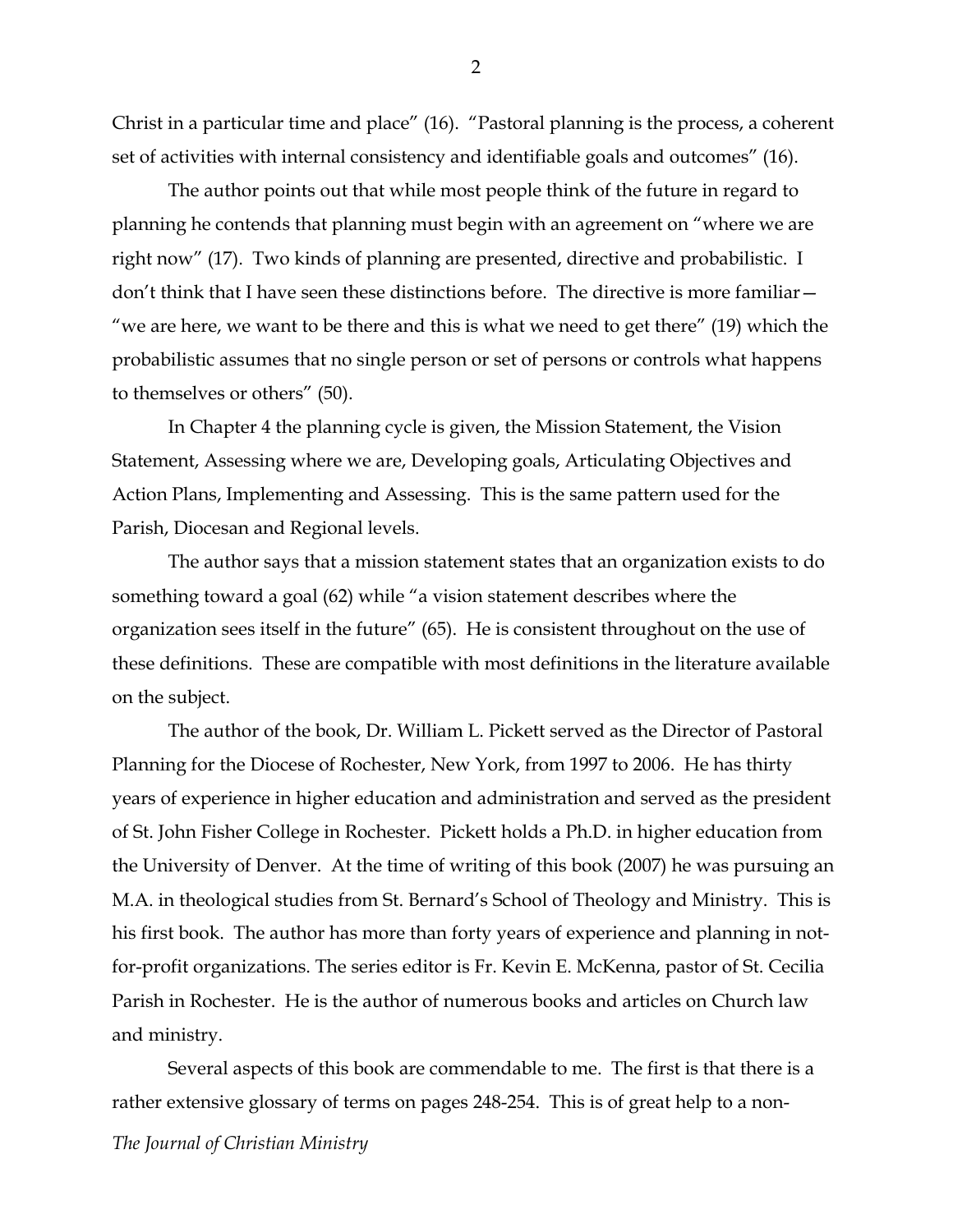Catholic in understanding some of the terms unique to the Church, words like "Diocese," "Presbyterial Council," "Temporalities" (The material goods cared for, and administered by the Church at all levels" 253). He also includes items related to the topic—goals, objectives, mission, vision, etc. An interesting one for me is "Double-Loop Learning, "the learning required when the ordinary rules and procedures do not seem to work…we need to go back to the underlying values and goals to understand these in the new circumstances and thus create new rules and procedures" (250).

Throughout there are numerous forms and charts used to guide someone in the planning process. With almost all of them there is a notation saying, "chart available at avemariapress.com. Some examples are Pastoral Planning Cycle, Mission Evaluation Sheet, Mission Development Worksheet,Vision Statement Worksheet. These are very helpful and could be used in many organizational and ministry settings. These are excellent materials and add to the value and use of the book.

In Appendix A: Resources (243) much helpful information is included. He references books and websites. The sections on Demographics and Church Statistics is valuable for both Catholics and non-Catholics. In fact, these will be very helpful for D.Min. Directors in training students in research. The section for Diocesan Planning Websites would be extremely helpful to Catholic researchers.

I was impressed with the theological concepts undergirding the practical aspects particularly in Chapter 1, "Introduction to Pastoral Planning". Here is a good example, "Our incarnational, sacramentality helps us live in this ambiguity (thinking and praying vs. measuring actions) without falling prey to the temptation of focusing on one or the other. Actions without prayers and prayers without action fall short of the fullness of life that the Lord promised us. We must live with a foot in both worlds, steeped in the knowledge that the Spirit is always with us" (20).

Another example is found on page 22, "Pastoral planning is designed to help our faith communities have the same radical connection to the here and now and to live the spirituality of our tradition, scriptures and ongoing relationship with God just as Jesus did. Our pastoral planning must be done in a way that results in actions of the Body that are powerful and potent in announcing the reign of God to the world as it is" (22).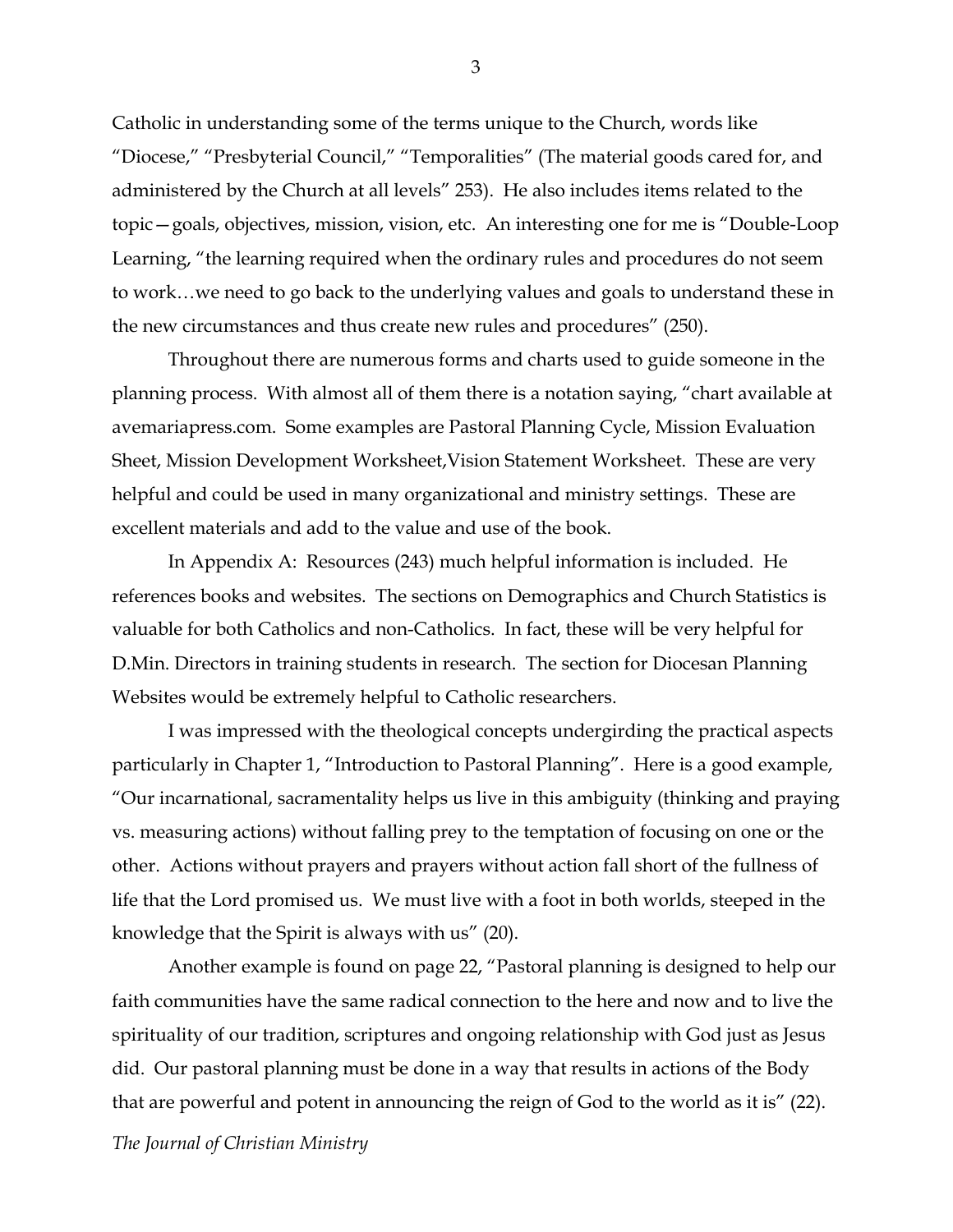I have given several positive statements about the book. I do see some weaknesses. First of all as the title says, it is the Concise Guide to Pastoral Planning. Therein may lie the major weakness—it is both concise and it is a guide. However, the book does achieve its purpose to do both which was the intent of the author. In some ways, it is "outlinish" in its nature.

The book is primarily directed to a Roman Catholic audience. While this may narrow its appeal, it in no way takes away the valuable information available to any person involved with the planning process.

There is some redundancy in the book with the same material presented in the parish, diocesan, regional approach. Obviously, the need in his church determined that. That approach could be helpful to denominational executives in other faith traditions.

This is a trade book with 254 pages. I don't see it as a primary text for a D.Min. course, but would make a nice supplemental text in M.Div. or D.Min. courses. The many charts depicting results of various church surveys would be helpful to D.Min. students working on methodology and report of results.

Who needs or could use this work? Pastors, Vocational staff members, administrators in higher education, D.Min. Directors, D.Min. students, Church and Organizational Boards. There is great coverage on the subject and a nice writing style for a guidebook.

In Appendix A (246) a prayer for pastoral planning is included. It is often attributed to Archbishop Romero (assassinated in El Salvador in 1980). It provides conclusion to this review:

It helps now and then to step back and take the long view.

The Reign of God is not only beyond our efforts. It is beyond our vision.

> We accomplish in our lifetime only a tiny fraction of the magnificent enterprise that is God's work.

Nothing we do is complete, which is another way of

saying

*The Journal of Christian Ministry*

4